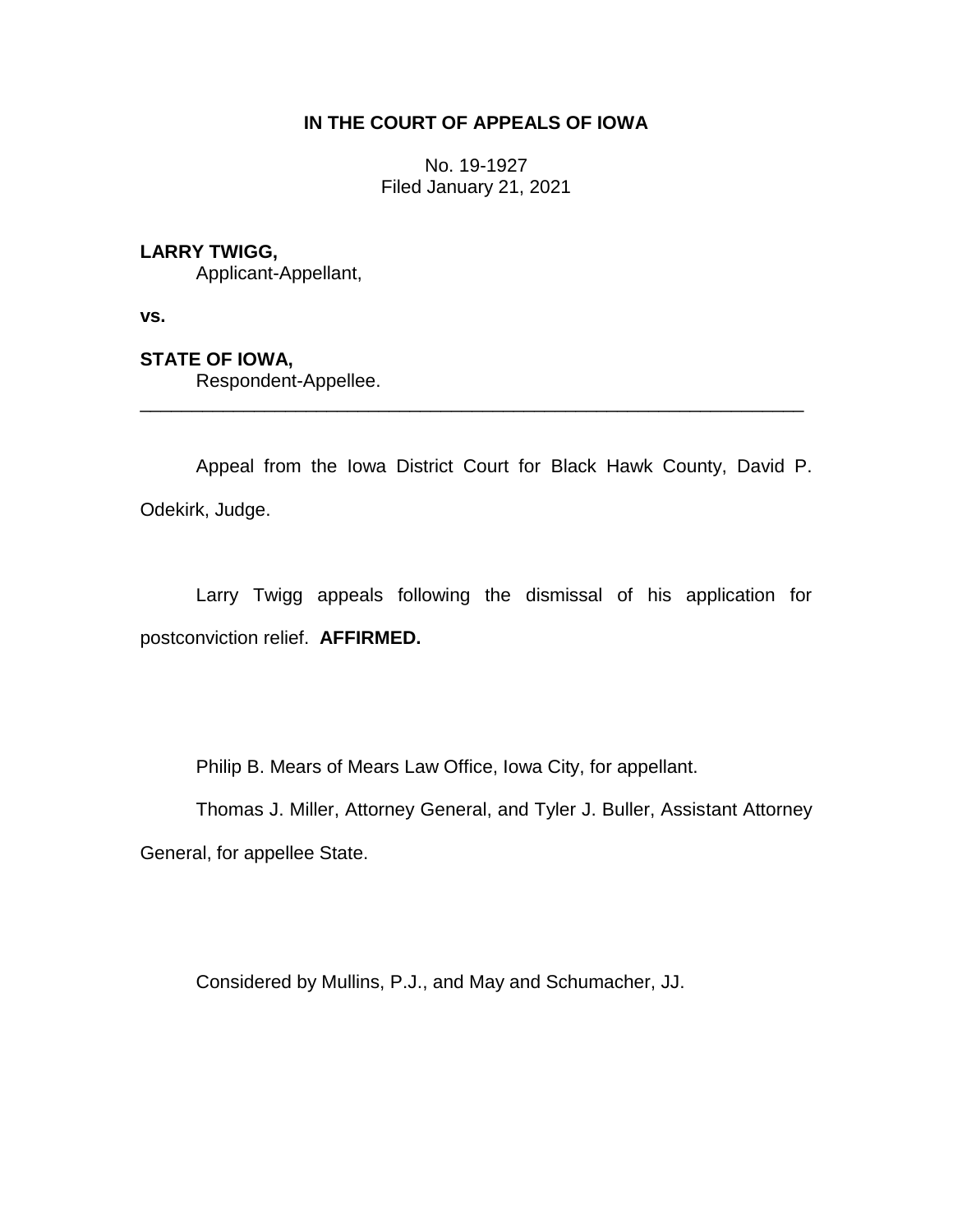## **MULLINS, Presiding Judge.**

 $\overline{a}$ 

In 2011, Larry Twigg was sentenced on his convictions of five counts of lascivious conduct with a minor. Twigg appealed, and this court reversed and remanded the matter for a new trial, concluding the district court abused its discretion in admitting prejudicial prior bad acts evidence. *See State v. Twigg*, No. 11-0733, 2012 WL 3590045, at \*8 (Iowa Ct. App. Aug. 22, 2012). Twigg was retried in 2013, and a jury again found him guilty of five counts of lascivious conduct with a minor. We affirmed those convictions and the sentences imposed following a second appeal. *See State v. Twigg*, No. 13-1094, 2014 WL 3747676, at \*7 (Iowa Ct. App. July 30, 2014). Procedendo issued on March 9, 2015. Around the same time, Twigg filed his first application for postconviction relief (PCR). The ultimate issues before the district court included ineffective-assistance-of-counsel claims, that counsel on retrial (1) failed to obtain an interview transcript that could have been used for impeachment and (2) was deficient in direct examination of a forensic psychiatrist. The district court rejected the claims and denied Twigg relief, which we affirmed on appeal. *See Twigg v. State*, No. 16-0395, 2017 WL 104937, at \*5 (Iowa Ct. App. Jan. 11, 2017).

Twigg filed the PCR application precipitating this appeal, his second, on March 8, 2018. He alleged three claims: (1) trial counsel was ineffective in failing to recommend waiving a jury trial, (2) counsel was ineffective in failing to obtain the aforementioned interview transcript, and (3) expert opinion evidence on the issue of sexual intent was improperly excluded at trial.<sup>1</sup> The State filed a motion

<sup>&</sup>lt;sup>1</sup> Twigg also claimed PCR counsel was ineffective for failing to raise issues one and two and all of his post-trial attorneys were ineffective for not raising issue three.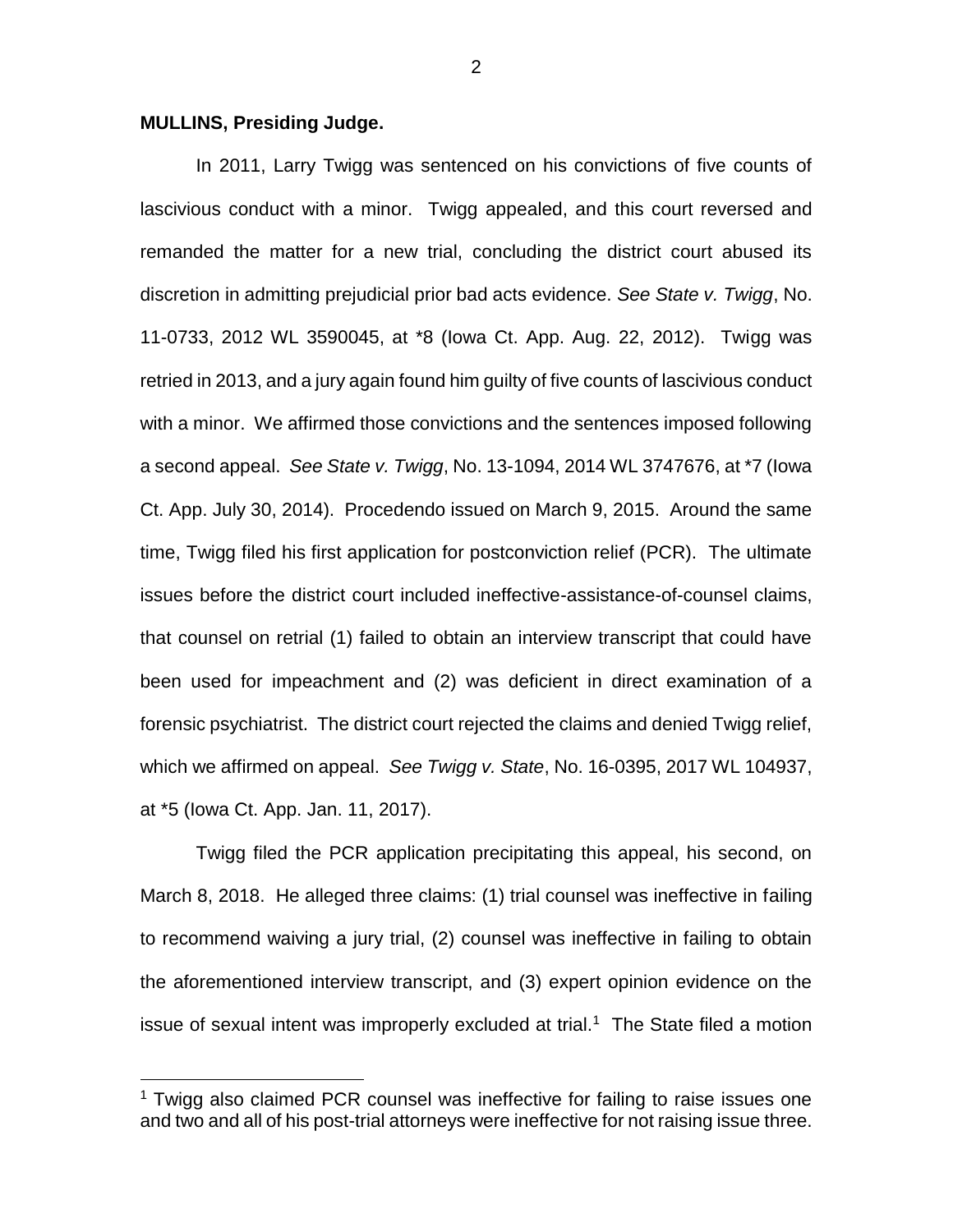to dismiss on statute-of-limitations and res-judicata grounds. At the ensuing hearing on the motion, the State argued Twigg's application was barred by the statute of limitations contained in Iowa Code section 822.3 (2018). As to Twigg's second and third claims specifically, the State urged those issues were adjudicated by this court in the appeal following denial of Twigg's first PCR application. Twigg's counsel argued "ineffective assistance of [PCR] counsel can allow for relitigation" and he should be entitled to discovery before disposition.

In its ruling, the court first determined Twigg's application was filed within the limitations period. The court denied the State's motion as to Twigg's claim relating to waiver of jury trial. The court recognized we considered Twigg's claims that "the PCR court erred in finding his second trial counsel was not ineffective for failing to obtain the transcript" and "his PCR counsel was ineffective in failing to obtain the transcript," which Twigg claimed was "important as it contains impeachment evidence." *Id.* at \*3. Surveying our rejection of Twigg's ineffectiveassistance claims on the issue of the transcript, the court dismissed the basis for relief on claim-preclusion grounds. On Twigg's claim that trial and PCR counsel were ineffective in relation to the exclusion of expert testimony on the issue of sexual intent, the court recognized our conclusion that Twigg suffered no prejudice as a result of counsel's alleged inadequacies with regard to the expert testimony, *see id.* at \*4–5, and, therefore, "it is immaterial whether [PCR] counsel adequately presented the claim." The court also recognized the "claim regarding expert testimony on the subject of sexual intent . . . has already been adjudicated." The court likewise dismissed this basis for relief on claim-preclusion grounds. The court set the matter for trial on Twigg's first claim for relief regarding waiver of jury

3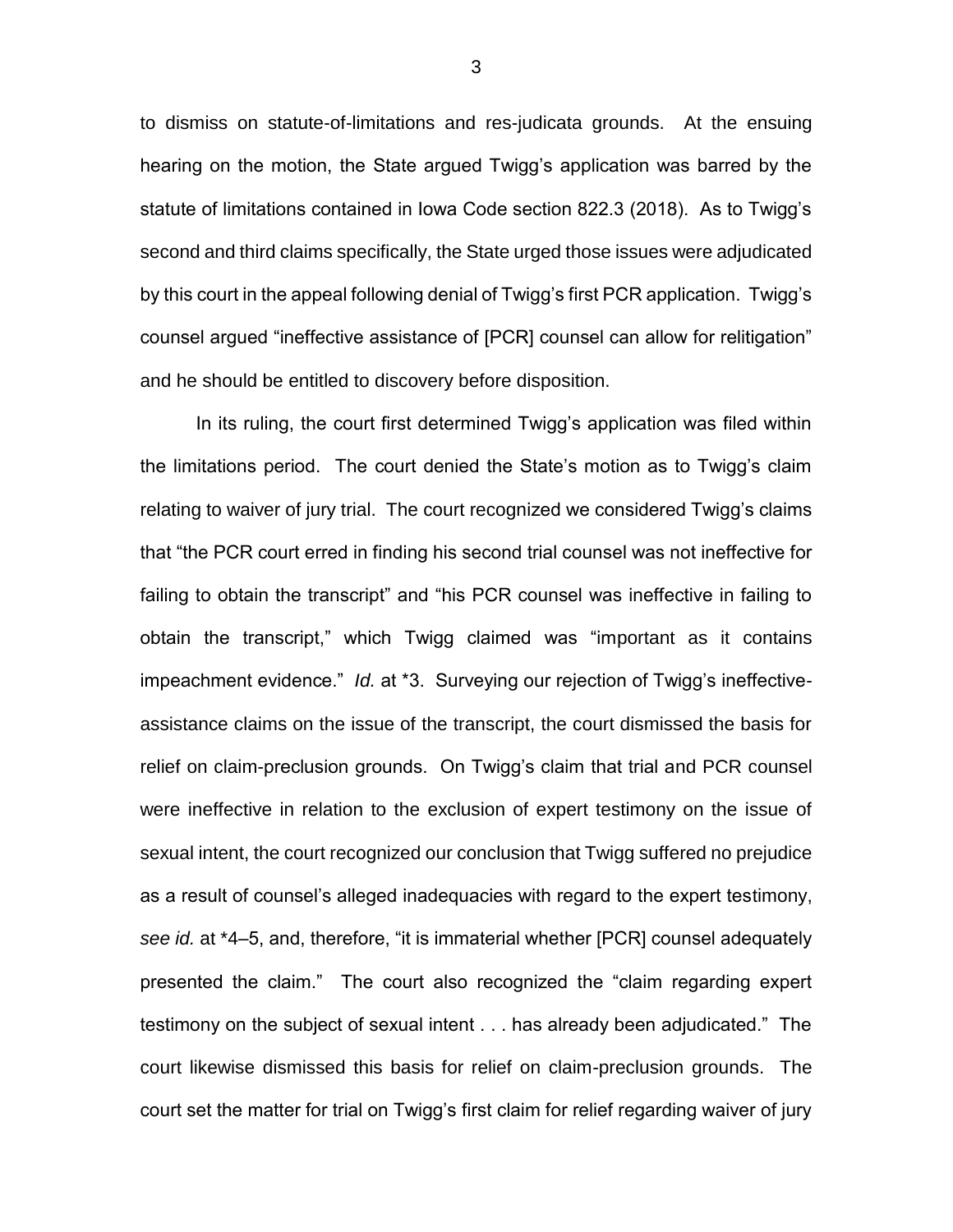trial. Prior to trial, Twigg dismissed his final claim for relief, and the court dismissed Twigg's application in its entirety.

Twigg appeals, challenging the court's partial grant of the State's motion to dismiss. On appeal, Twigg claims the court erred in dismissing his second and third claims of ineffective assistance of counsel without allowing him to engage in discovery. He argues the State filed a motion to dismiss as opposed to a motion for summary disposition and the standards for granting such motions differentiate. Whether a motion to dismiss or for summary disposition, our review of a ruling on either is for correction of legal error. *Thongvanh v. State*, 938 N.W.2d 2, 8 (Iowa 2020) (dismissal); *Linn v. State*, 929 N.W.2d 717, 729 (Iowa 2019) (summary disposition). To the extent claims of ineffective assistance of counsel are in play, our review is de novo. *Linn*, 929 N.W.2d at 729.

The gist of the argument on appeal is that Twigg believes his first PCR counsel was ineffective in relation to presenting the claims dismissed in the instant PCR proceeding, and he should have been entitled to engage in discovery to develop the claims against prior PCR counsel. He also seems to suggest the court should have been limited to the pleadings in ruling on the State's motion. *See, e.g.*, *Wilson v. Ribbens*, 678 N.W.2d 417, 418 (Iowa 2004). But while the State's motion was captioned a motion to dismiss, we are convinced it was a motion for summary disposition pursuant to Iowa Code section 822.6(3), disposition under which is akin to summary judgment. *See Manning v. State*, 654 N.W.2d 555, 559 (Iowa 2002). We look to substance rather than form or title in deciding to treat a motion as one for dismissal or summary judgment or disposition. *See Gold Crown Props., Inc. v. Iowa Dist. Ct. for Pottawattamie Cnty.*, 375 N.W.2d 692, 700 (Iowa

4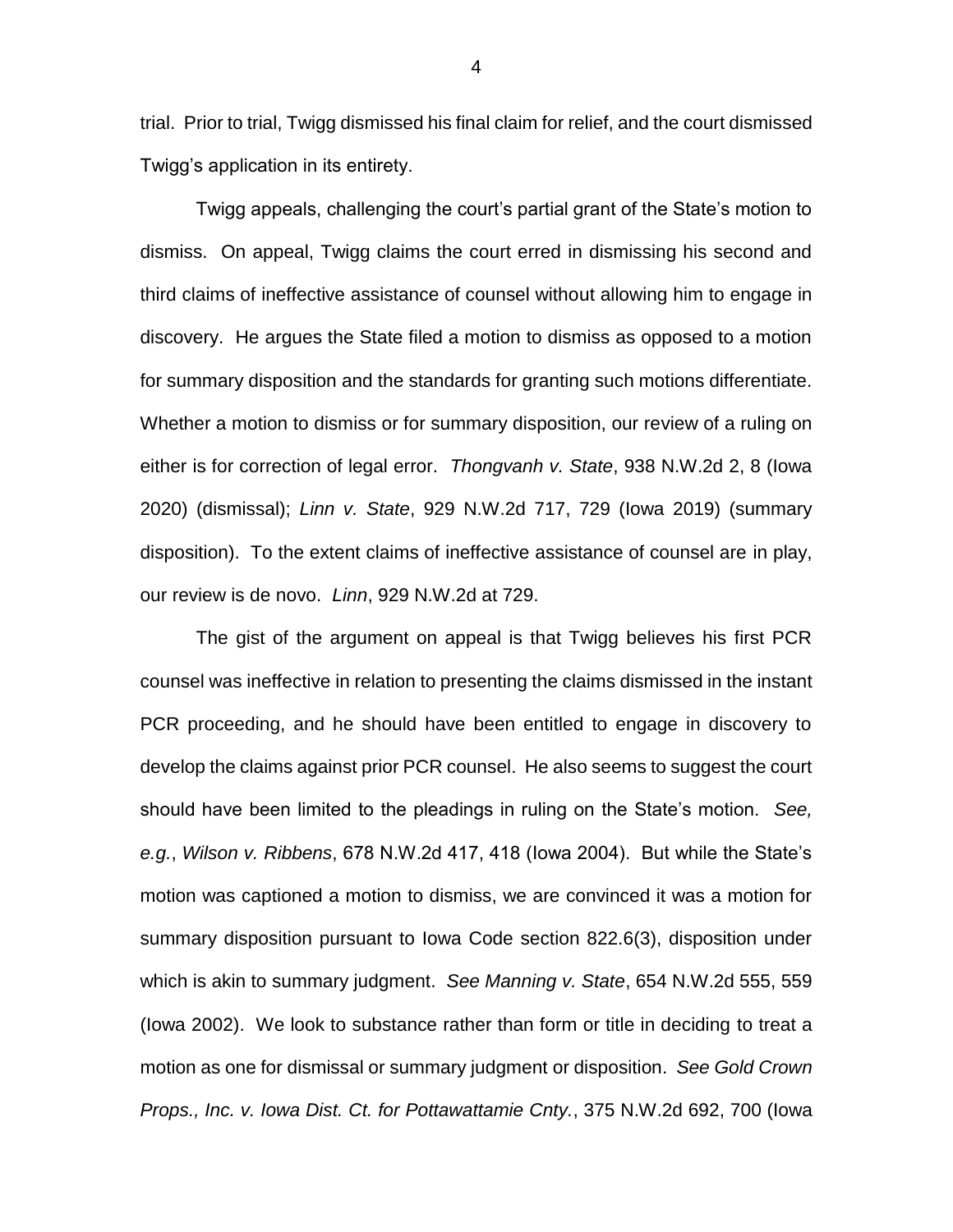1985) ("This court often has observed that we look to the substance of a motion rather than its title."); *Tigges v. City of Ames*, 356 N.W.2d 503, 510 (Iowa 1984) ("We have indicated that form must give way to substance and treated a motion to dismiss as a motion for summary judgment."). Here the motion and its attachments—various documents from the prior litigation—certainly went outside the pleadings. *See Wilson*, 678 N.W.2d at 418 (noting motions to dismiss are limited to the pleadings but "[s]ummary judgment is the appropriate remedy when parties wish to rely on facts outside the pleadings" (alteration in original) (citation omitted)). And the court considered several items foreign to the pleadings, with Twigg and his counsel stipulating to the court taking judicial notice of the other court files.<sup>2</sup>

Having determined the motion was a motion for summary disposition, we proceed to consider whether it was properly granted. As noted, appellate review of summary-disposition rulings in a PCR proceeding is for legal error. *Schmidt v. State*, 909 N.W.2d 778, 784 (Iowa 2018). Summary disposition is appropriate if "there is no genuine issue of material fact and . . . the moving party is entitled to a judgment as a matter of law." *Id.* (ellipsis in original) (quoting *Davis v. State*, 520 N.W.2d 319, 321 (Iowa Ct. App. 1994)); *see also* Iowa R. Civ. P. 1.981(3). "There is no fact issue if the only dispute concerns the legal consequences flowing from

 $\overline{a}$ 

<sup>2</sup> This case is distinguishable from our decision in *Hernandez v. State*, where we reversed a grant of summary disposition following the State's motion to dismiss largely because the applicant was unable to fully develop his claims. No. 02-1916, 2004 WL 573731, at \*2–3 (Iowa Ct. App. Mar. 24, 2004). Here, the dispositive issue was limited to whether Twigg's claims were barred by claim preclusion, and the undisputed facts were before the court as a result of the parties stipulating to the court taking judicial notice of the other court files.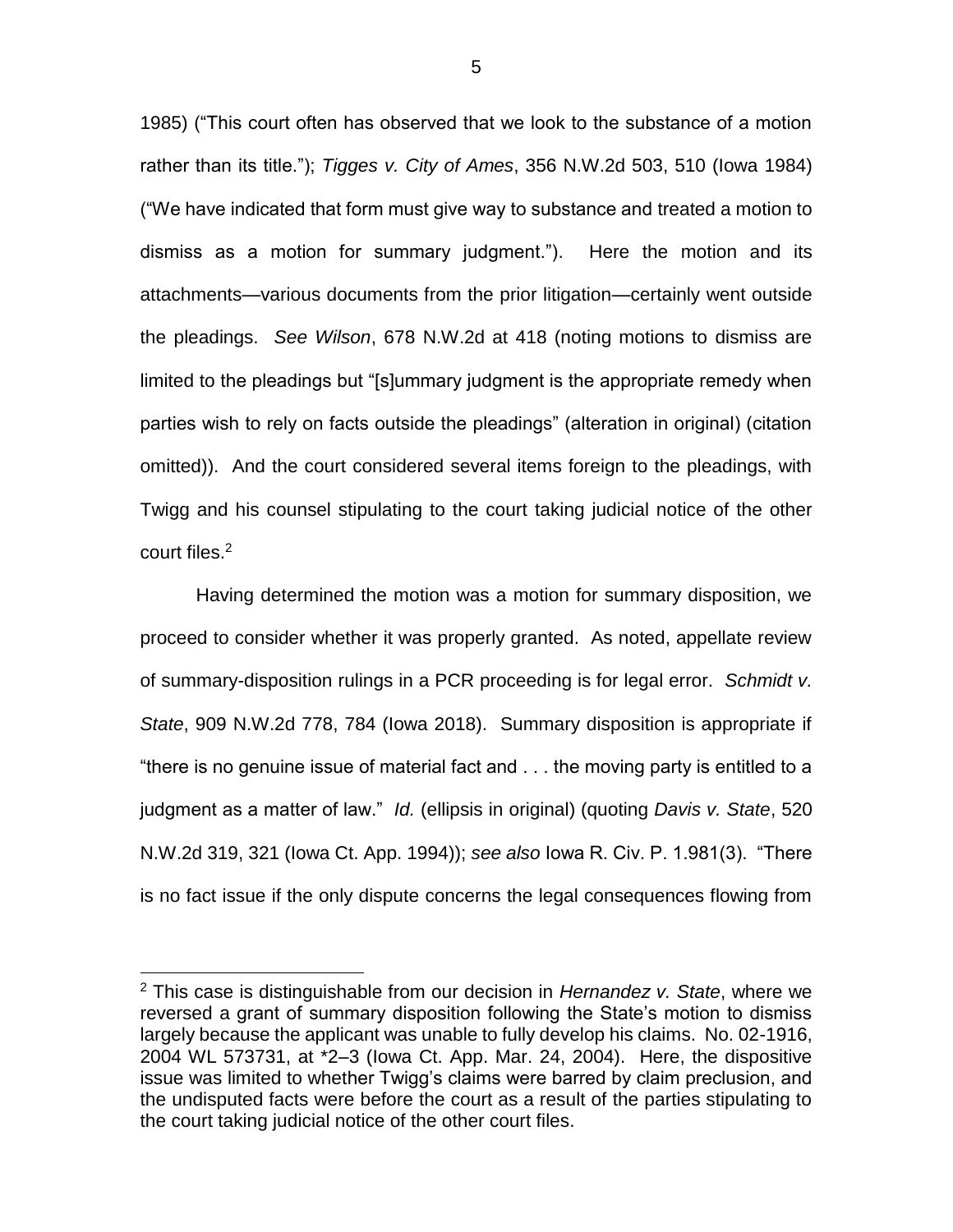undisputed facts." *Berte v. Bode*, 692 N.W.2d 368, 370 (Iowa 2005). The record is viewed "in the light most favorable to the nonmoving party" and we "draw all legitimate inferences from the evidence in favor of the nonmoving party." *Schmidt*, 909 N.W.2d at 784.

The goal of section 822.6(3) "is to provide a method of disposition *once the case has been fully developed by both sides*, but before an actual trial." *Manning*, 654 N.W.2d at 559. The only issue before the district court was whether Twigg's claims were subject to previous adjudication and barred as a matter of law. *See*  Iowa Code § 822.8 (prohibiting relitigation of "[a]ny ground finally adjudicated"); *Holmes v. State*, 775 N.W.2d 733, 735 (Iowa 2009) ("A post-conviction proceeding is not intended as a vehicle for relitigation, on the same factual basis, of issues previously adjudicated, and the principle of res judicata bars additional litigation on this point." (citation omitted)).

We turn to Twigg's claims. On appeal from the denial of his first PCR application, Twigg argued retrial and first PCR counsel were ineffective in relation to obtaining the transcript, and we rejected both claims. *Twigg*, 2017 WL 104937, at \*3–4. Twigg raises the same general claims in the instant PCR proceeding. Because they are the subject of a prior adjudication, relitigation is barred, and the State was entitled to judgment as a matter of law. We affirm the district court on this point.

In the prior proceeding, Twigg also claimed retrial counsel was ineffective in relation to expert testimony by ineffectively examining the forensic psychiatrist who testified for the defense. *Id.* at \*4. We rejected the claim as to retrial counsel, but did not address the claim as to any other counsel. *Id.* at \*4–5. In his PCR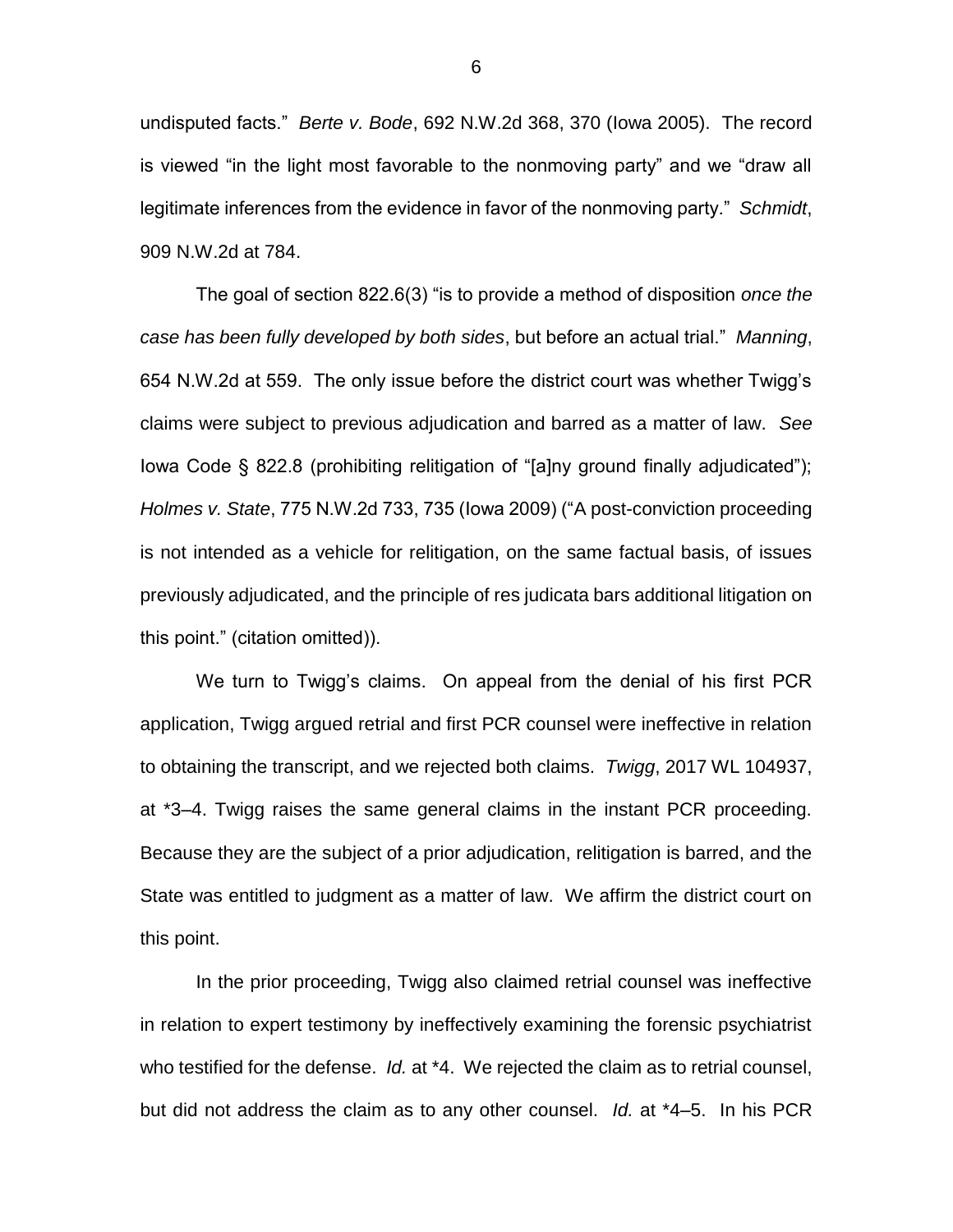application in the instant action, Twigg claimed his counsel on appeal following retrial and his first PCR counsel were ineffective in failing to challenge the trial court's limine ruling prohibiting expert testimony on whether Twigg harbored a sexual intent when he did what resulted in criminal charges, an essential element of the crimes. *See* Iowa Code § 709.14 (2009).<sup>3</sup> Upon our de novo review of the record, we are unable to find any of Twigg's attorneys failed to perform an essential duty or prejudice resulted. During the criminal trial, the parties and court were in agreement that the expert could not be questioned: "[I]n your opinion did the defendant form the specific intent during these acts to arouse the sexual desire of himself or" the victim? Experts are generally not allowed to opine directly that a specific defendant is innocent or guilty or on the establishment of an element of a crime, such as Twigg's sexual intent. *See, e.g.*, *State v. Moses*, 320 N.W.2d 587– 88 (Iowa 1982). We find the suggested course of action would have been meritless and none of the attorneys were under a duty to pursue it. *See State v. Tompkins*, 859 N.W.2d 631, 637 (Iowa 2015).So we find Twigg's attorneys did not fail to perform an essential duty in raising the issue and no prejudice resulted.

We find Twigg's second claim barred by claim preclusion, the legal consequences flowing from undisputed facts in relation to his third claim do not warrant relief, the State was therefore entitled to judgment as a matter of law, and

 $\overline{a}$ 

 $3$  We have concerns whether Twigg preserved error on the argument he raised in his application, as it does not appear the district court specifically addressed it and instead addressed whether PCR counsel was inadequate in litigating the claim raised in the first proceeding, that retrial counsel was ineffective in examining the expert, and then by extension, whether appellate counsel following PCR was ineffective in presenting the claim. We choose to bypass any error-preservation concern and proceed to the merits. *See State v. Taylor*, 596 N.W.2d 55, 56 (Iowa 1999).